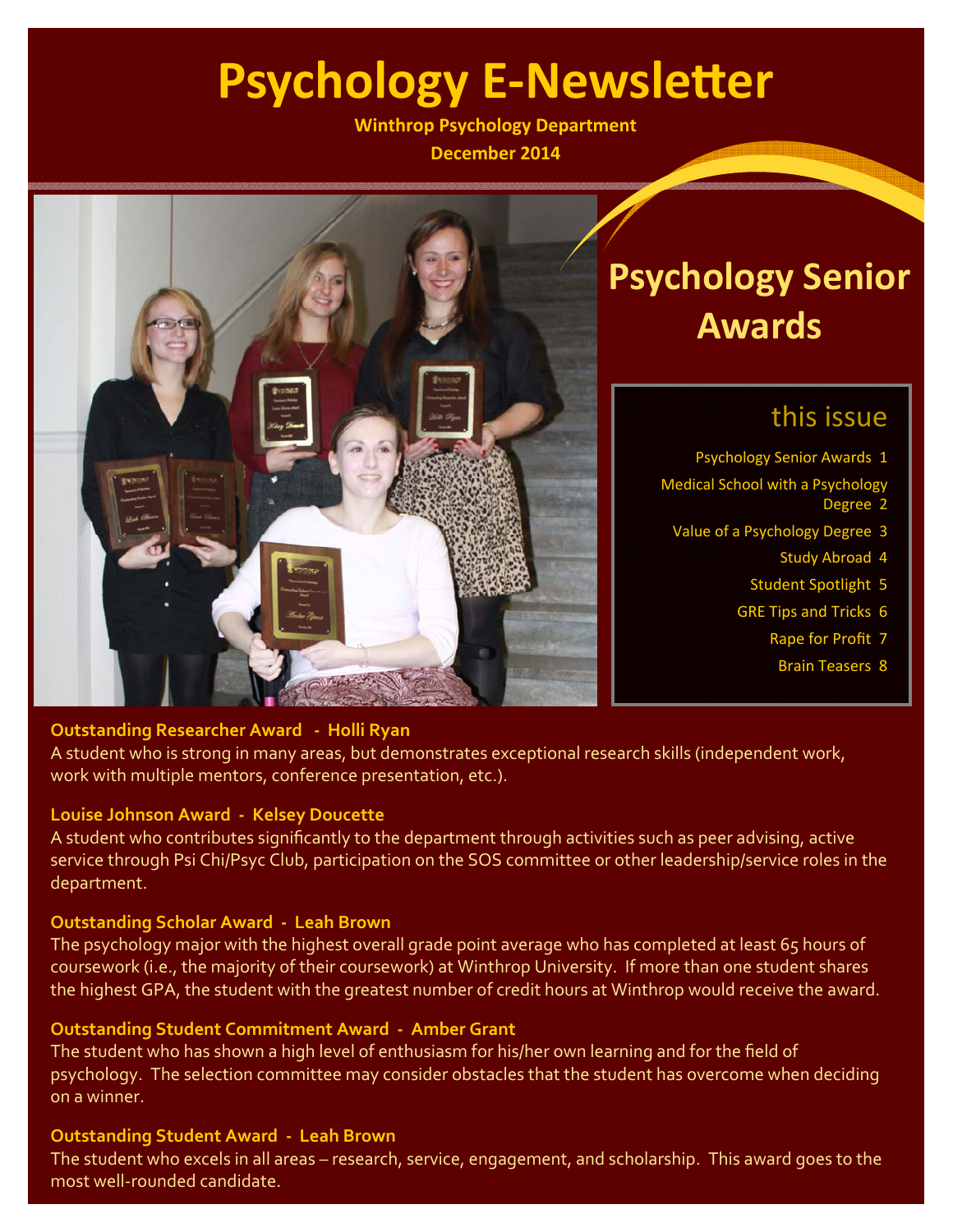## Medical School with a Degree in Psychology? Yes! ‐ Brady Nichols

Psychology is one of the most broadly applicable degrees out there. From social work to industry, management to therapy, during your time here, you will be shown once and again that your education in psychology opens any and all of these doors. As the forecast for what it takes to become a physician changes, a career in medicine is increasingly becoming one of these options. For those of you who may still be up in the air as to which aspirations may find you, a career in medicine may be an option that would allow you to maximize your positive impact. Just as it is notorious for being both highly rewarding and demanding, the path leading up to a physician's career is very much the same. Going into the application process, I knew next to nothing about what needed to happen. This article is a brief disclosure of two of the more consequential lessons I learned between that time and now.

First, at the majority of schools, your psychology degree does not put you at a disadvantage. Will the Medical College Admissions Test expect you have a comfortable understanding of physics, chemistry and physiology? Yes. Will you interview alongside biochemical engineers and organic chemists? Most likely. Will schools write you off for coming from an academic background classically thought to be a minority amongst admitted students? Largely, No. In fact, I have found that many (many, not all) schools appreciate a candidate that has the background to emphasize the human element of medicine, a sentiment that is on the rise given industry wide concern about an overall lack of "patient centered" care.

Second, getting into medical school (just like completing it) is a long term goal. There's an entrance exam, two rounds of applications and a round of interviews. It takes about a year. If you're in an early stage of your undergraduate, and can plan ahead, start now. Facilitate relationships with professors, participate in research and knock out those pre‐reqs as best you can. Being familiar with and prompt about the application timetable can afford you a very real advantage when it's time to wait for acceptances. If you happen to be later in the game (like I was) and think a career in medicine might be for you, don't let the short term setbacks keep you from a career's worth of gratification. The median age of matriculated students for most schools is 24 or 25. Submit to the fact you



"For those of you who may still be up in the air as to which aspirations may find you, a career in medicine may be an option that would allow you to maximize

may need to spend an extra year or two after you finish your undergrad to finish some pre‐reqs and build up your curriculum vitea. There are a ton of cool options for occupying your gap year game plan (master's program, study abroad, internships, etc…) and it's up to you to make your own.

It is not my intention to sell you on a career in medicine. The possibilities as to what you can achieve are expansive as a Winthrop psychology student and medical school is certainly not for everyone. That said, I want to put to rest the common assumption that medical school is for chemistry and biology majors and that having a background in psychology is damaging to your chances. My experience has indicated quite the contrary.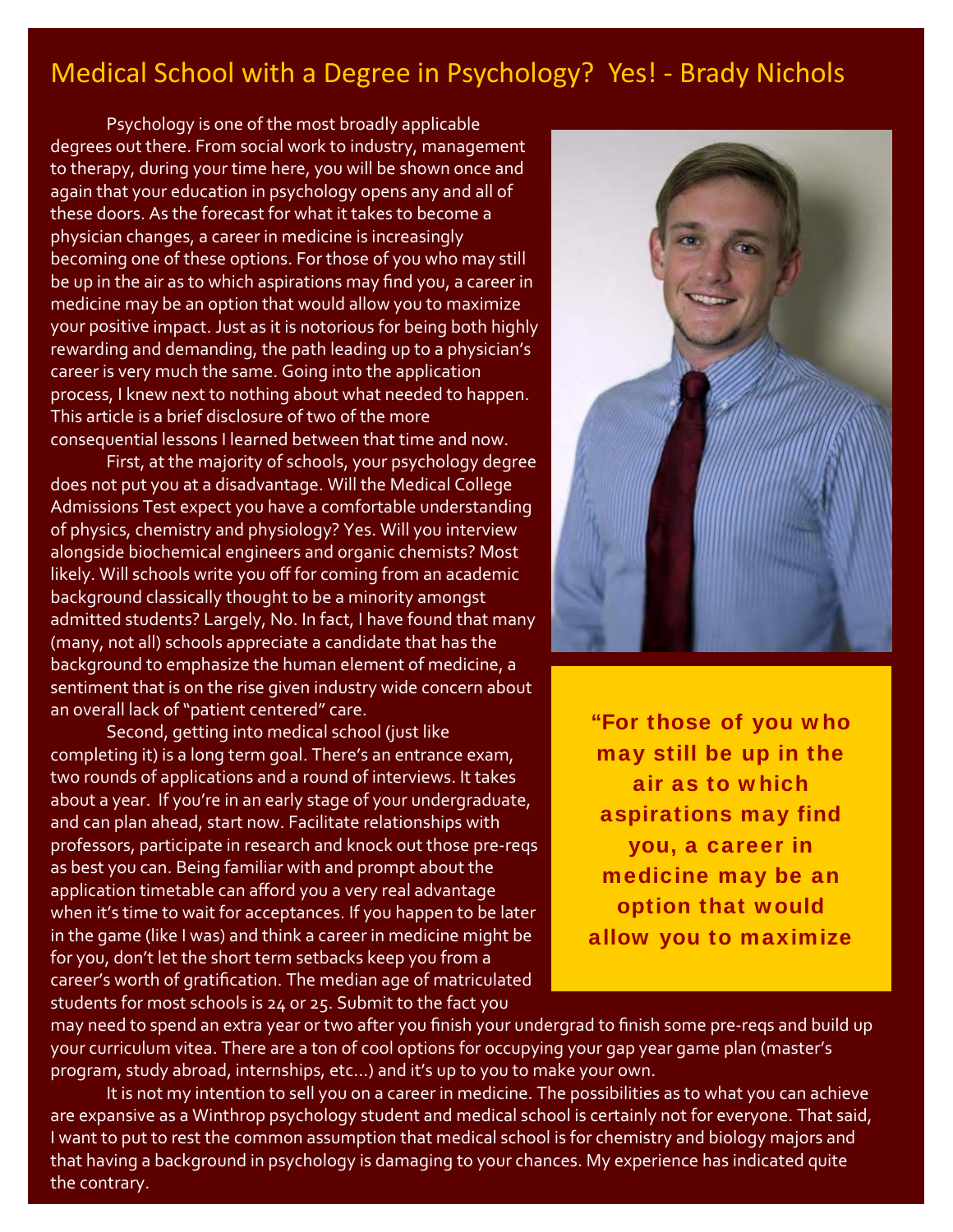# **TheValue of a Psychology Degree**

A Psychology Club Workshop

By Sara Tennant



On November 20th, the Winthrop Psychology Club hosted a guest speaker, who gave a very informative presentation about the value of a psychology degree. Our guest speaker, Ashlye (sic) Wilkerson, is a member of Winthrop University's Board of Trustees. Mrs. Wilkerson graduated from Winthrop in 2005 with a psychology degree. After that, she taught elementary school for three years before becoming an adjunct professor in Early Childhood Education at Midlands Tech. She is now pursuing her doctoral degree in Teaching and Learning at the University of South Carolina, and is currently teaching classes there.

"What do celebrities Jerry Bruckheimer, Phil McGraw, Jon Stewart, and Wes Craven have in common?" Mrs. Wilkerson asked us. You guessed it – a degree in psychology! She told us that a psychology degree "can be used anywhere, and in just about everything." She told us that as psychology majors, we are in the process of acquiring many valuable skills such as critical thinking, oral and written communication skills, an understanding of individual human behavior, and knowledge of group behavior.

Mrs. Wilkerson said that Winthrop is the place to be for psychology majors, because here we have a variety of great opportunities. For example, we can meet with counselors from the Office of Career and Civic Engagement, attend job fairs, participate in internships and shadowing experiences, work alongside knowledgeable and supportive professors (such as in research), volunteer, and participate in workshops

such as the one in which Mrs. Wilkerson was presenting. She encouraged us to take advantage of these resources during our time here.

She urged us to come up with a plan for the rest of our time at Winthrop, for graduate school, and beyond, so that we can make choices that will lead us to fulfilling careers. Mrs. Wilkerson also pointed out the challenges of entering the work force after getting a Bachelor's degree in psychology such as finding a first job in psychology and many jobs requiring a graduate degree. She listed career fields outside the field of psychology for psychology graduates, such as management, administration, sales, social work, and labor relations.

Mrs. Wilkerson encouraged us to reflect on what is in our hearts—what is it that each of us cares about?—and how we can use our psychology degrees in that capacity. She emphasized that we can use psychology to enhance the lives of the people we care about the most.

With a psychology degree, we have so many different career opportunities open to us, especially careers that allow us to reach out and help others.

### **Mrs. Wilkerson listed the top ten careers in psychology**

- Vocational/career counselor
- School psychologist
- Counselor
- Genetics counselor
- Forensic psychologist
- **•** Engineering psychologist
- Clinical psychologist
- Sports psychologist
- Industrial‐ organizational psychologist
- Teacher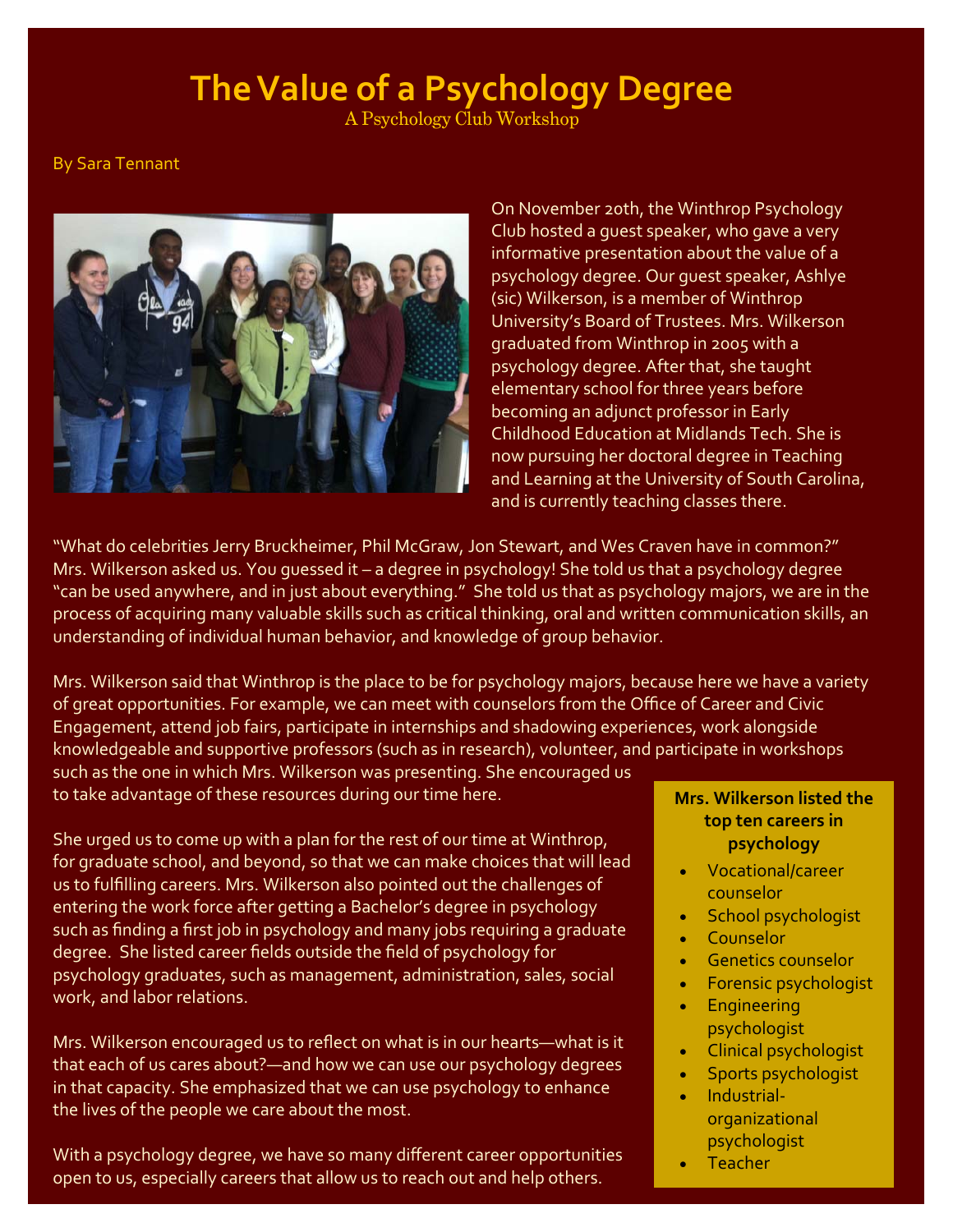# **Study Abroad**

Winthrop University and the Department of Psychology strongly encourage its students to participate in long term (one semester or one year) study abroad during their undergraduate careers. Study abroad is excellent preparation for work and citizenship in a diverse society and an increasingly globalized world.

With proper planning, a semester or year abroad can be seamlessly integrated into a four‐year degree plan allowing students to experience the world and graduate on time.

For most semester and academic year programs, students pay regular Winthrop tuition, room, and board and are able to use their scholarships, grants and loans toward the cost of study abroad. Students can also apply for additional financial aid.

Winthrop University students can participate in more than 20 semester or academic year programs abroad and transfer credit back.The Department of Psychology has identified several programs that are well suited for students majoring in Psychology.The Department of Psychology recommends that students majoring in Psychology study abroad during the Fall semester of their third year.

More information about program options, financial aid, credit transfer, and application deadlines can be found on the

International Center's website (http://www.winthrop.edu/ international), or browse program options through the Winthrop Study Abroad Programs portal. (http://www.winthrop.edu/cas/ psychology/default.aspx? id=28500).

Dr.Tara Collins, study abroad coordinator for psychology, can be contacted at collinst@winthrop.edu.





## **Best LocaƟons for Psychology Majors**

- **ArgenƟna**
- **Australia**
- **Costa Rica**
- **Egypt**
- **England**
- **France**
- **Germany**
- **Japan**
- **Norway**
- **Panama**
- **Spain**
- **Sweden**
- **Taiwan**

Sample 4 year class schedules for each location can be found through the psychology homepage (http://www.winthrop.edu/ cas/psychology).

Click Student Resources and then Study Abroad.

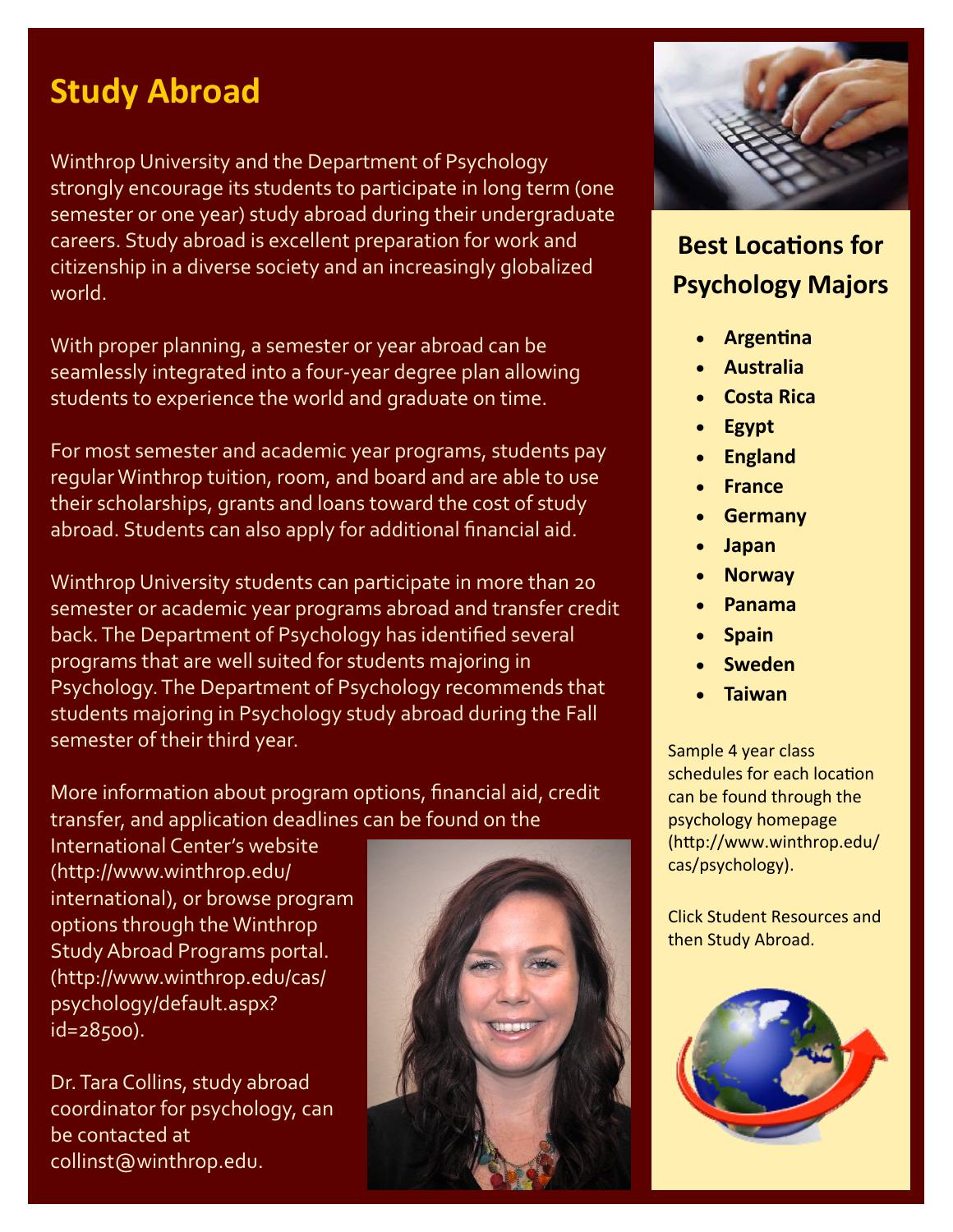

# Student Spotlight– Jayna Shipp

by Ronata Morrison

Jayna Shipp, a senior psychology major reflects on her experiences at Winthrop. Originally from North Charleston, South Carolina Jayna decided to attend Winthrop because, "it is an institution that values the quality of higher education and strives to produce well-rounded individuals". She was also attracted to the beautiful campus, and small tight knit community. Jayna wanted to be a psychology major because she has always been interested in understanding people on a deeper level, and she knew psychology would allow her to expand on that.

On campus Jayna is a member of the Student Alumni Council, and currently serves at the Vice President of Internal Relations for the organization. She also is a part of the Go Gold for Life committee, which encourages students to give towards the Winthrop Fund.

Aside from being involved on campus Jayna considers herself to be a homebody. However, she is newly engaged, so she is currently enjoying spending time with her fiancé. In her

spare time she loves spending time with her family, cooking and writing. She hopes to write her own book one day.

After graduating in December, Jayna plans on going to graduate school for Marriage and Family therapy. She would like to have experience counseling individuals with disorders, but she is specifically interesting in counseling couples and families. In five years Jayna hopes to be married with children. She plans to be working in a clinic as a marriage and family therapist, and then possibly going into private practice after gaining some experience in the field.

Jayna offers some advice to fellow psychology majors: "my advice would be simply to stick with it! I truly believe that psychology is a rewarding field that can change lives. Human behavior is seen in any workplace, and a background in psychology provides one with a wide range of options for careers"

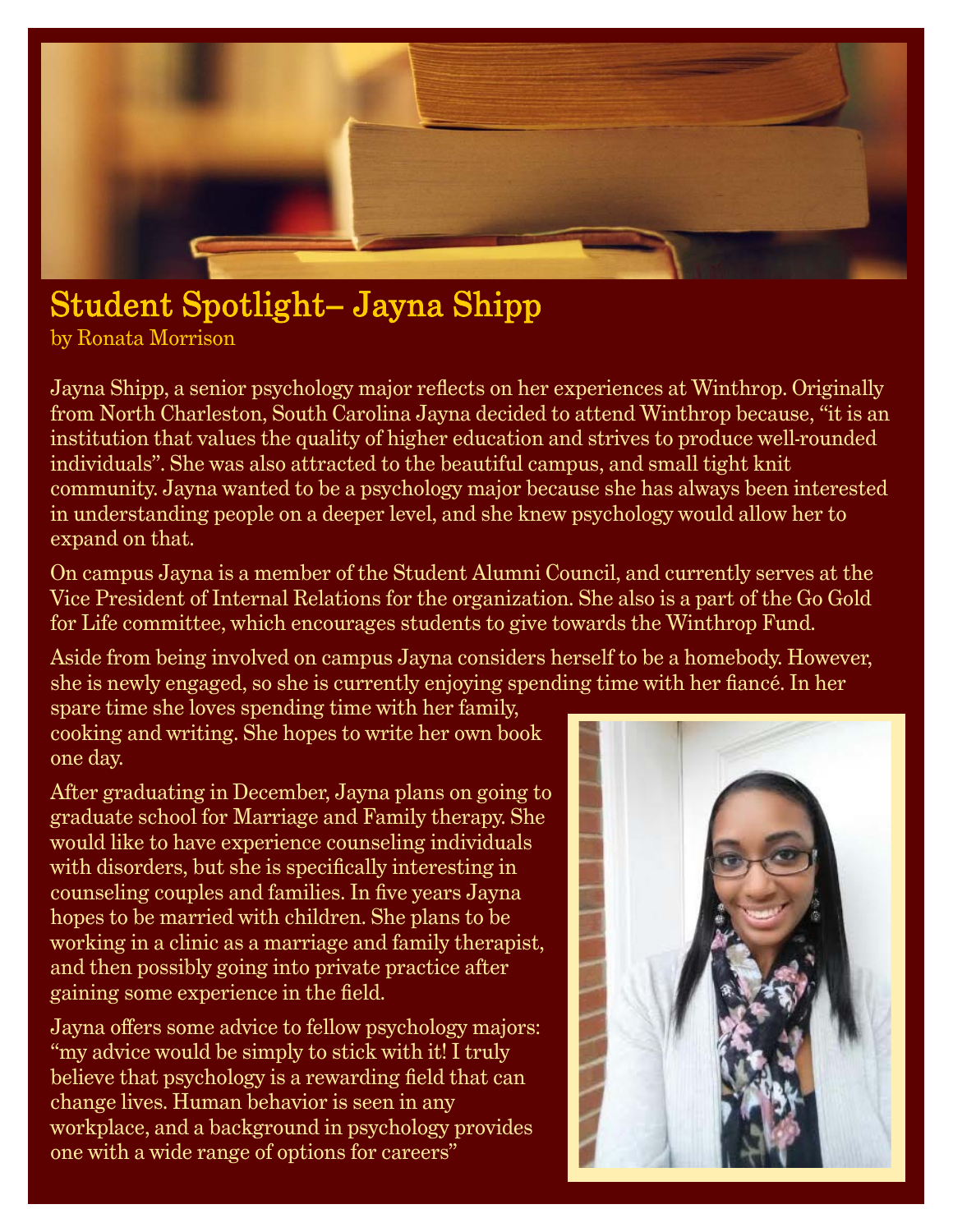# **GRE Tips and Tricks**

By Amber Grant

The GRE General Test is broken down into three primary components: verbal reasoning, quantitative reasoning, and analytical writing. The GRE Subject Test gauges undergraduate achievement in a specific field of study.

## Top 7 Tips for the GRE

Start Early-Prepare and practice! Starting early is the single most important step you can take to conquer the GRE.

**PREP Materials-** GRE prep books are available to use in the Psychology Department located in the Kinard building. In addition, there is a wealth of information on the internet. Some websites include: www.ets.org, www.princetonreview.com, www.magoosh.com. Taking a GRE prep course is an option, but the course is a sizeable investment.

Take Practice Tests- While your vocabulary may be impeccable, and your writing skills polished, none of that matters if you're unaccustomed to the test's format. It is important to try full-length practice tests under timed conditions. Furthermore, be familiar with all the sections and the instructions for each so that you don't waste time on these when taking the real GRE. Many free practice tests are available on the internet and the Psychology Department can provide information for accessing tests.

Cultivate a Productive Attitude- This statement may seem daunting. Some students say, "I'm already a college graduate. Why do I have to spend months studying for this exam?" However, if you spend three months or more developing a more erudite vocabulary, reading graduatelevel articles, and becoming a master of algebra, then you have remodeled your brain for the better. That is not time lost! Those skills will benefit you forever (and in graduate school!).

Test Day Materials- The night before test day, gather the following materials together: ID, admission ticket, a watch, a bottle of water, snacks, and the names of schools you'd like to receive your scores.

Handling Stress During the Test- The biggest source of stress will be the test itself. Fear not! The following methods to relieve your stress during the test:

- Try not to fixate on what your score is or how you're doing so far. It is counterproductive to think about questions you've already answered or ones you haven't answered yet. Instead, focus on the question-by-question task of picking the correct answer choice. Try to take things one step at a time. Concentrate on each question, each passage, and each essay prompt in the moment.
- Breathe! Improper breathing hurts confidence and accuracy. Just as importantly, it interferes with clear thinking.

Don't Like Your Score? Take it Again-Sign up for an early date for the GRE, so you'll have plenty of time to send scores before graduate school deadlines. Taking the GRE twice to improve your score is not uncommon. However, testing more than twice should be done with caution because repeated mediocre scores only reinforce your original scores.



## **GRE General Test**

#### **Verbal Reasoning**

• The Verbal Reasoning section measures your ability to understand what you read and how you apply your reasoning skills.

#### **QuanƟtaƟve Reasoning**

• Apply basic mathematical skills and elementary mathematical concepts of arithmetic, algebra, geometry and data **interpretation** 

#### **AnalyƟcal WriƟng**

- The Analytical Writing section requires you to provide **focused responses** based on the tasks presented, so you can accurately demonstrate your skill in directly responding to a task.
	- articulate complex ideas clearly and effectively
	- support ideas with relevant reasons and examples
	- $\bullet$  examine claims and accompanying evidence
	- sustain a well‐focused, coherent discussion
	- control the elements of standard written English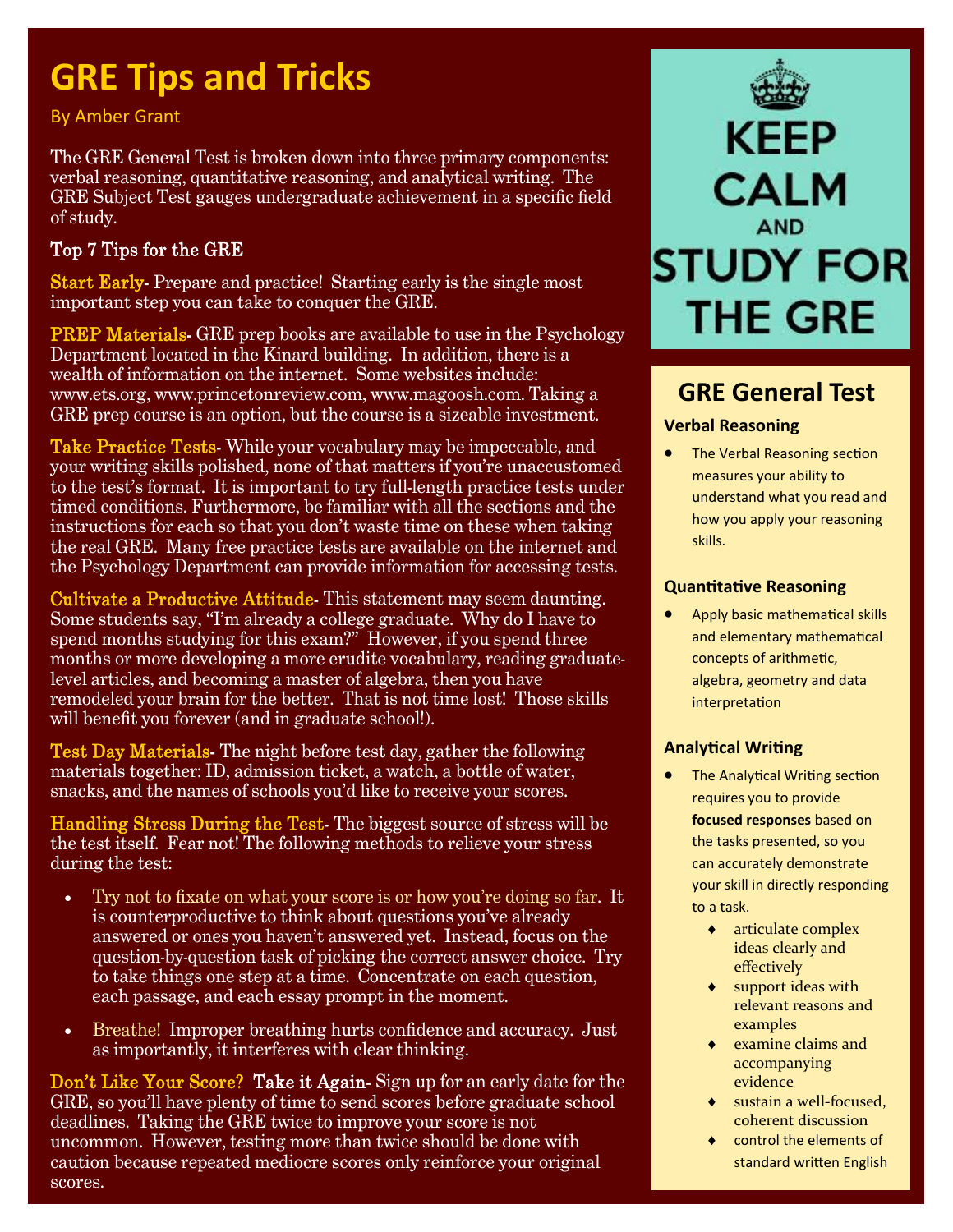

- **Human trafficking is any commercial sex act or labor induced by force, fraud, or coercion**
- **4.5 million are sexually exploited**
- **The typical cost of a child is \$72**
- **Trafficking can cause a multitude of after effects like PTSD, depression, anxiety, and guilt or self‐blame**

## **Rape for Profit**

**By Sara Tennant** 

Seattle might be far away, but sex trafficking is happening in places as near as Charlotte, North Carolina. On December 3rd, the Gamma Beta Phi Society, a service organization here at Winthrop, held a fascinating and heartbreaking documentary, Rape for Profit, to learn more about the exploitation of young women in America, and what can be done to stop it.

Before the film, legal advocate Kellee Kraus and Social Work graduate student RebeccaThomas informed us about how sex trafficking is impacting Charlotte.

## **If you have been the vicƟm of a crime**

### **Office ofVictimsAssistance**

Crawford 204, 323‐2206

#### Empowering the Survivor

The Office of Victims Assistance provides direct services to survivors of sexual assault, domestic violence, dating violence, and stalking as well as campus‐wide educational programming to prevent these crimes from occurring. The office is staffed with a full‐time Victim Services Coordinator and a part‐time licensed counselor who provide on-going support to the survivor, male or female, from the time of initial reporting. The staff provides counseling services and assists with obtaining sexual assault forensic exams, STI testing/treatment, pregnancy prevention, housing options, legal prosecution, and access to other support services. Each case is handled individually, and the client is allowed to select which services he or she wishes to pursue.

In the case of an after‐hours emergency, please call Campus Police at (803) 323‐3333 or the local rape crisis center, Safe Passage, at (803) 329‐2800.